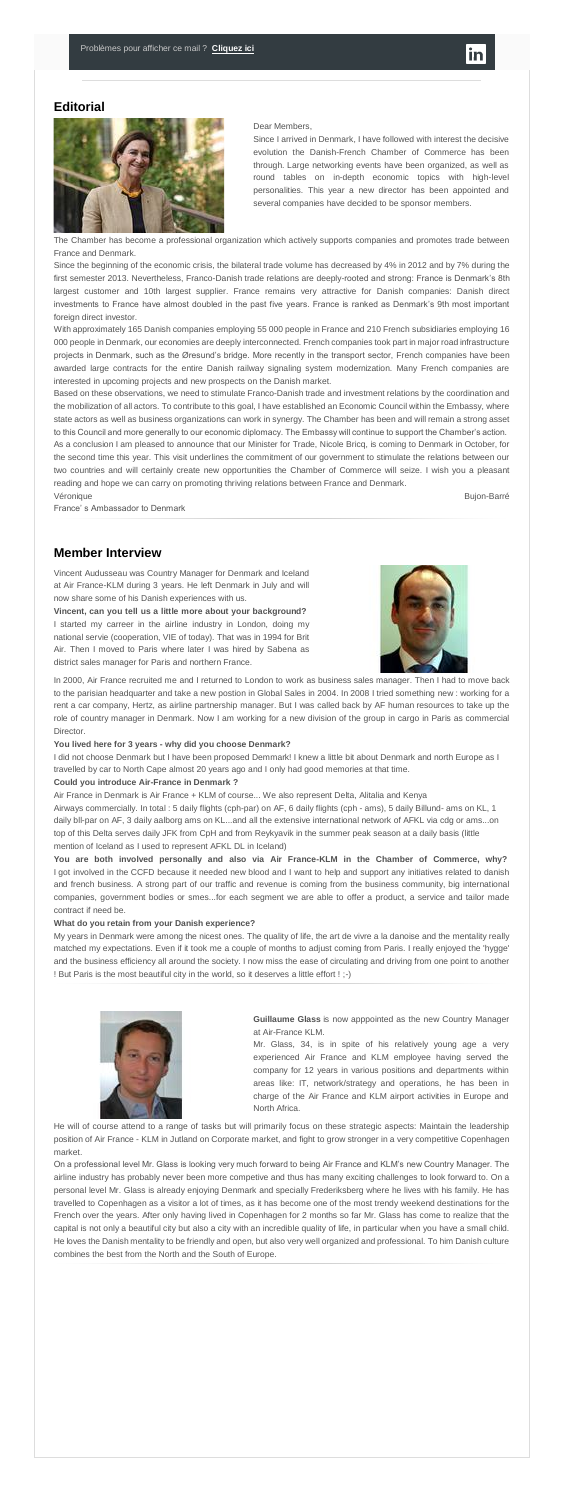# **New Company Members**

**L'éducation Nationale** is an old love story dating back to 1992 between an authentic french Bistrot and the Danes. It is a love story that still today leads to a quick lunch or nice dinner with typical French food and wine on table. And, suddenly Copenhagen for the even for the briefest of moments become Paris The proud Gallic rooster ("Coq gaulois") is still crowing after 21 years - and it is still to the melody of the classical French regional classics that should not be re-interpreted or tampered with. It is in those that the true France, the "Education Nationale" can be found, it is here one can find the culture, the memories and the almost seductive flavours



[www.leducation.dk](http://www.leducation.dk/) [www.tire-bouchon.dk](http://www.tire-bouchon.dk/)



CITROËN DANMARK A/S owned by PSA Peugeot Citroën… import Citroën cars and spare parts that are sold by a network of authorized dealers and workshops in Norway, Sweden and Denmark.

In 2012 Citroën sold more than 13.000 passenger cars and 1.500 vans in Denmark and in 2013 the aim is to sell even more with the launch of the new C4 Picasso (5 seats) and his big brother the new C4 Grand Picasso (7 seats). For more information please visit our website [www.citroen.dk](http://www.citroen.dk/)



-Dinimport

In our next newsletter you will find a new section with tips and information which may help you with the implementation of your business in Denmark. Furthermore, you can find particular information about the Danish labour law. [Learn more here.](http://admin.uccife.org/?id=29031)



**Air France** wins an award for its Business lounge at Paris-Charles de Gaulle This year, the "Janus du Commerce" prize was awarded to Air France for the design of the Business lounge in hall M at Paris-Charles de Gaulle. This reward consolidates the lounge's upmarket positioning and innovative design concept. [Learn more.](http://admin.uccife.org/?id=28623)

**La cave vinimport** is specialized in import of wine, juice and jam. Wine is mostly made of organic grown grapes to ensure the quality of the wine. We have visited every wine producer before we decided to import them. The cave's founder is coming from the Loire valley area in France and thus imports of course a lot of wine from this region including Sancerre, Pouilly fumé, Touraine etc……. but we also import wine from Champagne, Rhône valley, Burgundy, Gascogne, Bordeaux, Jurancon, Languedoc and more. La cave also import wine from Italy (toscany, Piedmont), Spain (Rioja, Sherry), Portugal (port) and South Africa (Robertson). Some of the wines are made in such small quantity that we can only get 60 to 120 bottles a year. We also import some juice and marmalade from the top producer Alain Milliat. The other activity is the import for the whole Scandinavia of aroma kit from Jean Lenoir. World famous for being the first to create different kits with wine aroma. Now you can find Coffee, Armagnac and Whisky (from the 5th of october) also. [www.lacave.dk](http://www.lacave.dk/)

#### **Challenge at setting up in Denmark**

# **News about our Company Members**



**Jyske Bank Private** Banking has strengthened its team dedicated to the french market by recruiting a French adviser based in Copenhagen : **Patrick Mouton** manages Jyske Bank's French customers offering personalized investment advice. He works closely with Jyske Bank France.

As the only telecom company in Scandinavia and **one out of only four companies in the world**, **Cirque** has obtained to be SIP trunk qualified for Microsoft ® Lync ™ Server 2013 including TLS and SRTP .

[Learn more](http://admin.uccife.org/?id=28703)

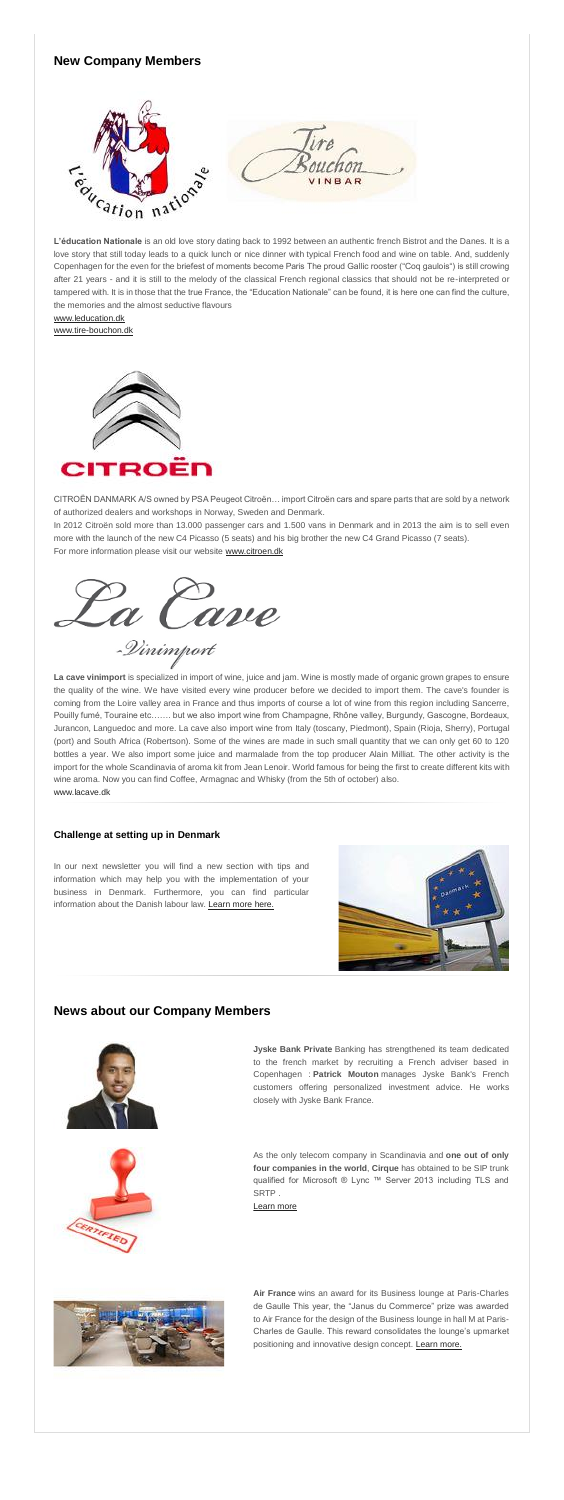

C Gyproc



### Innovation from **Saint-Gobain Gyproc**.

Gyproc ErgoLite is a brand new ergonomic plasterboard based on unique lightweight technology. Gyproc ErgoLite is 25 % lighter than traditional plasterboards, which allows for higher walls without visible joints, lower CO2 emissions from transportation as well as easy adjustment and lighter lifts for the craftsmen. [See more information here.](http://www.gyproc.dk/)

**CITROËN** is taking a new step forward in its product offensive with **the new Grand C4 Picasso**, a uniquely styled car that fully stands out from the five-seater model and features a pioneering balance between interior spaciousness and flowing body styling. [Learn more.](http://admin.uccife.org/?id=28720)



The Danish company, **SKOV A/S**, is a leading organization within the international market of climate management and control of animal production. SKOV has experienced a strong growth in France, and the organization even won the Chamber of Commerce's Export Award this year. The French trade press relayed the information. [Click here to read the article.](http://admin.uccife.org/fileadmin/template/danemark/docs/Skov_AS.pdf)

In order for **Simone Pérèle** to build a direct link to our fitting campaign in store, we decided to support our distribution with an outdoor campaign, that took place at the same time as many stores had the same poster with a clear fitting message in their windows. We combined this with a take a picture when you see competition as well as a window competition to make it even more interesting for the store.



# **Upcoming events**

#### **Save the following date: November 13, 17.00**.

The Chamber of Commerce is organizing an event with the following two important speakers from the business travel sector: **Sophie Hulgard**, General Manager for Carlson Wagonlit Travel and **Guillaume Glass**, Country Manager for Denmark & Iceland. We will send you more information about the arrangement in the comings weeks by email.





**Previous Events**

At June 8 2013, the Chamber organized its annual visit. This year we visited **the Selso Castle and the medieval church of Skibby**. It was a beautiful day with a friendly atmosphere. Thank you for your participation.

[Learn more.](http://admin.uccife.org/?id=27537)





### **Website**



Discover the new version of your website. The Danish-French Chamber of Commerce has updated its website with a new design and an easier navigation.

[Visit our website here.](http://admin.uccife.org/?id=6030)